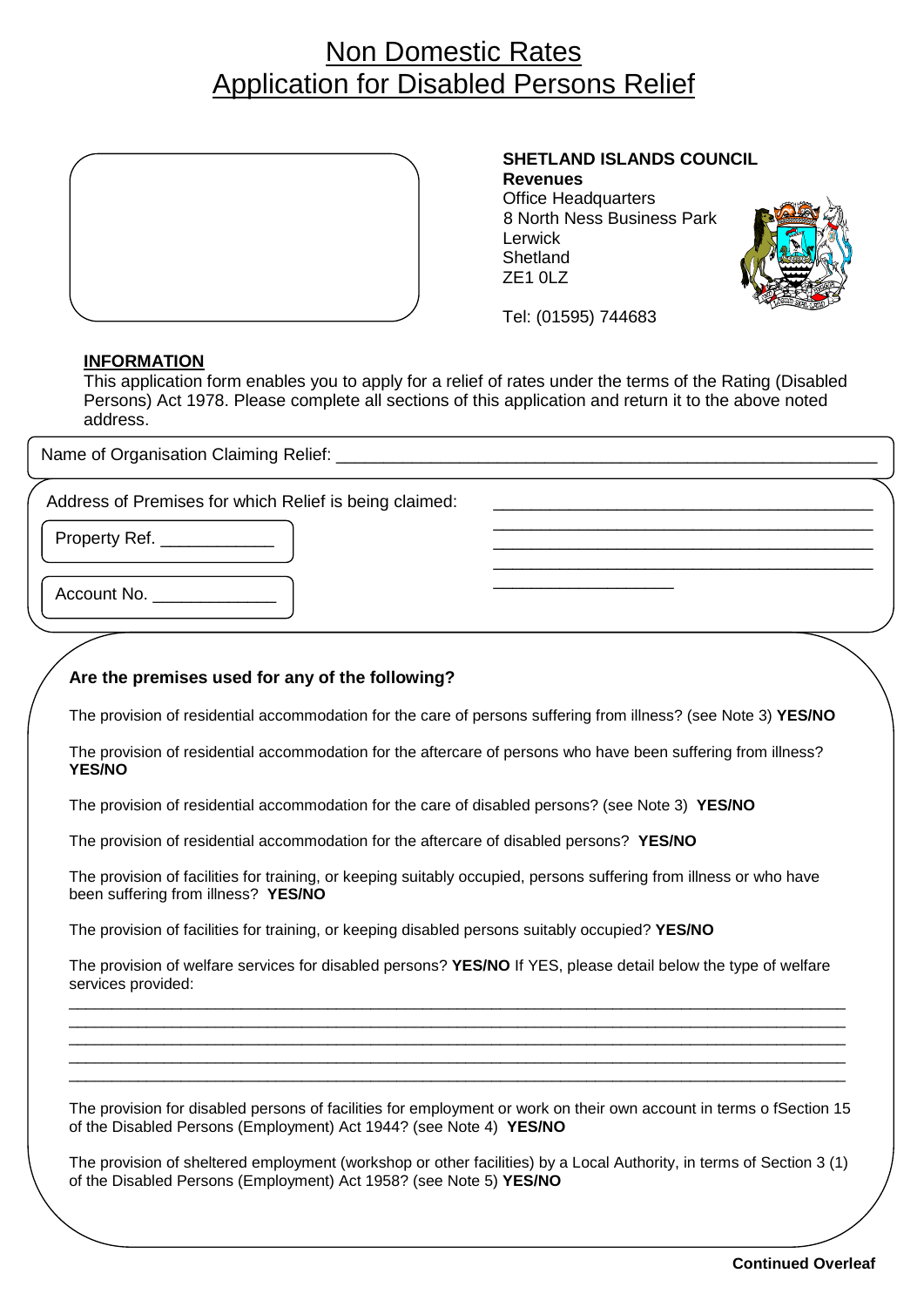Are the premises used for any ancillary or purpose, other than those mentioned in the previous section of this application? **YES/NO** If YES, please provide details below: \_\_\_\_\_\_\_\_\_\_\_\_\_\_\_\_\_\_\_\_\_\_\_\_\_\_\_\_\_\_\_\_\_\_\_\_\_\_\_\_\_\_\_\_\_\_\_\_\_\_\_\_\_\_\_\_\_\_\_\_\_\_\_\_\_\_\_\_\_\_\_\_\_\_\_\_\_\_\_\_\_\_

\_\_\_\_\_\_\_\_\_\_\_\_\_\_\_\_\_\_\_\_\_\_\_\_\_\_\_\_\_\_\_\_\_\_\_\_\_\_\_\_\_\_\_\_\_\_\_\_\_\_\_\_\_\_\_\_\_\_\_\_\_\_\_\_\_\_\_\_\_\_\_\_\_\_\_\_\_\_\_\_\_\_ \_\_\_\_\_\_\_\_\_\_\_\_\_\_\_\_\_\_\_\_\_\_\_\_\_\_\_\_\_\_\_\_\_\_\_\_\_\_\_\_\_\_\_\_\_\_\_\_\_\_\_\_\_\_\_\_\_\_\_\_\_\_\_\_\_\_\_\_\_\_\_\_\_\_\_\_\_\_\_\_\_\_ \_\_\_\_\_\_\_\_\_\_\_\_\_\_\_\_\_\_\_\_\_\_\_\_\_\_\_\_\_\_\_\_\_\_\_\_\_\_\_\_\_\_\_\_\_\_\_\_\_\_\_\_\_\_\_\_\_\_\_\_\_\_\_\_\_\_\_\_\_\_\_\_\_\_\_\_\_\_\_\_\_\_

Please expand further on the major purposes for which the premises are used, clarifying the disability / illness suffered by the users of the building:

\_\_\_\_\_\_\_\_\_\_\_\_\_\_\_\_\_\_\_\_\_\_\_\_\_\_\_\_\_\_\_\_\_\_\_\_\_\_\_\_\_\_\_\_\_\_\_\_\_\_\_\_\_\_\_\_\_\_\_\_\_\_\_\_\_\_\_\_\_\_\_\_\_\_\_\_\_\_\_\_\_\_\_\_\_ \_\_\_\_\_\_\_\_\_\_\_\_\_\_\_\_\_\_\_\_\_\_\_\_\_\_\_\_\_\_\_\_\_\_\_\_\_\_\_\_\_\_\_\_\_\_\_\_\_\_\_\_\_\_\_\_\_\_\_\_\_\_\_\_\_\_\_\_\_\_\_\_\_\_\_\_\_\_\_\_\_\_\_\_\_ \_\_\_\_\_\_\_\_\_\_\_\_\_\_\_\_\_\_\_\_\_\_\_\_\_\_\_\_\_\_\_\_\_\_\_\_\_\_\_\_\_\_\_\_\_\_\_\_\_\_\_\_\_\_\_\_\_\_\_\_\_\_\_\_\_\_\_\_\_\_\_\_\_\_\_\_\_\_\_\_\_\_\_\_\_ \_\_\_\_\_\_\_\_\_\_\_\_\_\_\_\_\_\_\_\_\_\_\_\_\_\_\_\_\_\_\_\_\_\_\_\_\_\_\_\_\_\_\_\_\_\_\_\_\_\_\_\_\_\_\_\_\_\_\_\_\_\_\_\_\_\_\_\_\_\_\_\_\_\_\_\_\_\_\_\_\_\_\_\_\_ \_\_\_\_\_\_\_\_\_\_\_\_\_\_\_\_\_\_\_\_\_\_\_\_\_\_\_\_\_\_\_\_\_\_\_\_\_\_\_\_\_\_\_\_\_\_\_\_\_\_\_\_\_\_\_\_\_\_\_\_\_\_\_\_\_\_\_\_\_\_\_\_\_\_\_\_\_\_\_\_\_\_\_\_\_

## **Declaration**

**I UNDERSTAND THAT: -** The Council is under an obligation to manage public funds properly. Accordingly information that you provide the Council will be used to ensure all sums due to the Council are paid timeously. The information may also be used to prevent and detect fraud. It is possible that this information may be shared for the same purposes with public bodies, including Councils or other organisations which handle public funds.

**I AGREE THAT:** - You may make any enquiries necessary to check the information I have given. I understand that any relief awarded to me as a result of misleading statements deliberately given on this form will be recovered in full and that I may be liable to legal action.

**I DECLARE THAT: -** The information I have given on this form is true, complete and correct. I understand that the deliberate provision of false information in order to achieve financial gain is a criminal offence.

**Signature \_\_\_\_\_\_\_\_\_\_\_\_\_\_\_\_\_\_\_\_\_\_\_\_\_\_\_\_ Date \_\_\_\_\_\_\_\_\_\_\_\_\_\_\_\_\_\_\_\_\_**

**Contact Name \_\_\_\_\_\_\_\_\_\_\_\_\_\_\_\_\_\_\_\_\_\_\_\_\_\_ Telephone Number\_\_\_\_\_\_\_\_\_\_\_\_\_\_\_\_\_\_\_\_**